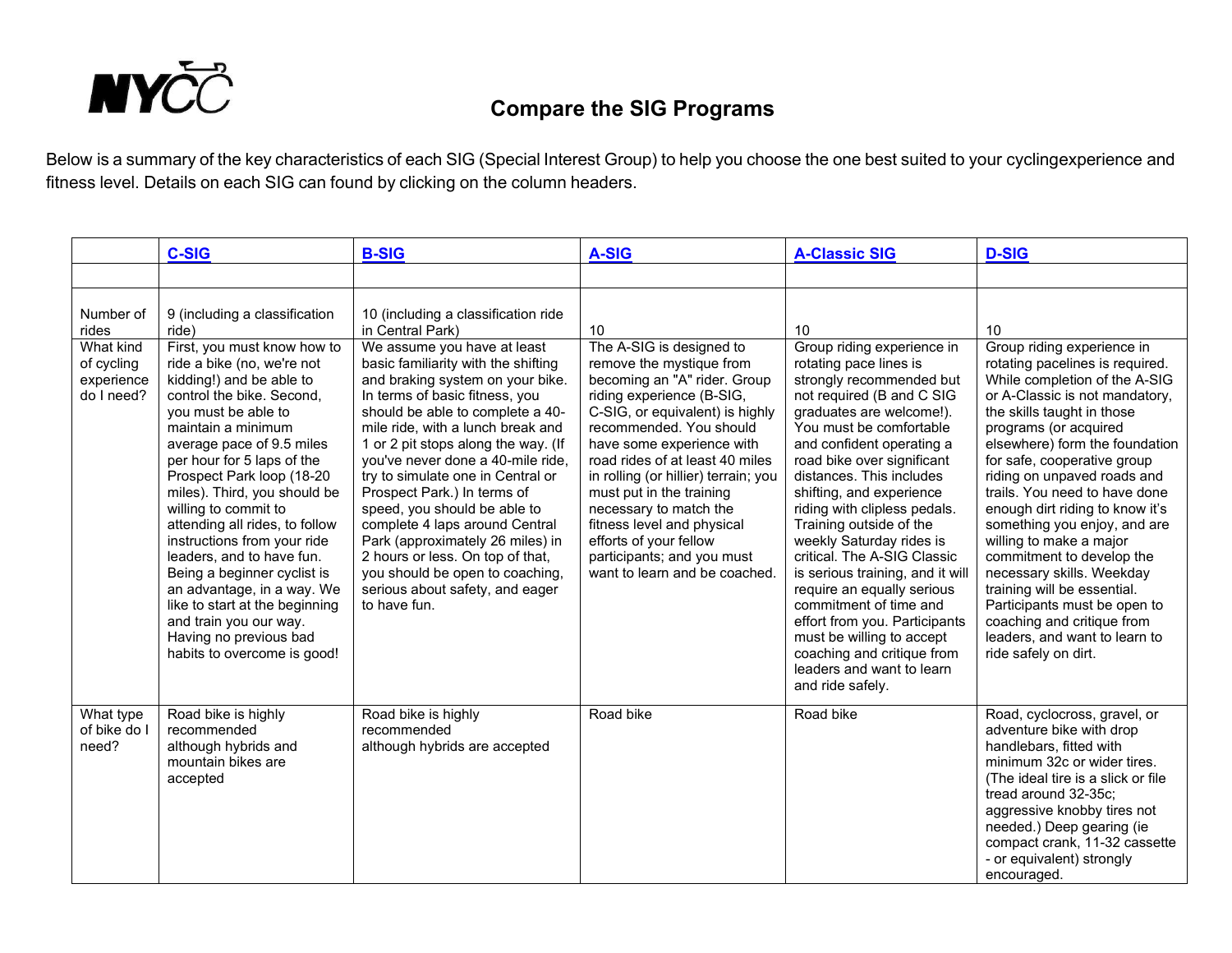| Will I ride<br>with the<br>same<br>people<br>every<br>week? | Yes, we divide riders into<br>groups with different riding<br>speeds, depending on each<br>rider's classification time.<br>You will ride with this group<br>for the entire SIG.                                                                                                                                                                            | Yes, you will ride with the same<br>12 or so riders and 3 or 4 leaders<br>every week. You will be grouped<br>with those of similar speed and<br>ability.                                                                                                                                                                                                                                                                                                                                                      | No. Groups vary every week<br>in order to expose you to<br>different types of riding and<br>coaching.                                                                                                                                                                                                                                                                                               | No. Groups vary every<br>week in order to expose<br>you to different types of<br>riding and coaching.                                                                                                                                                                                                                                                       | No. Groups vary every week in<br>order to expose you to<br>different types of riding and<br>coaching.                                                                                                                                                     |
|-------------------------------------------------------------|------------------------------------------------------------------------------------------------------------------------------------------------------------------------------------------------------------------------------------------------------------------------------------------------------------------------------------------------------------|---------------------------------------------------------------------------------------------------------------------------------------------------------------------------------------------------------------------------------------------------------------------------------------------------------------------------------------------------------------------------------------------------------------------------------------------------------------------------------------------------------------|-----------------------------------------------------------------------------------------------------------------------------------------------------------------------------------------------------------------------------------------------------------------------------------------------------------------------------------------------------------------------------------------------------|-------------------------------------------------------------------------------------------------------------------------------------------------------------------------------------------------------------------------------------------------------------------------------------------------------------------------------------------------------------|-----------------------------------------------------------------------------------------------------------------------------------------------------------------------------------------------------------------------------------------------------------|
| How far<br>will we<br>ride?                                 | Rides progress from<br>approximately 15-25 miles<br>to 55-65 miles.                                                                                                                                                                                                                                                                                        | Rides progress from<br>approximately 40 miles to 85<br>miles (with option for a century).                                                                                                                                                                                                                                                                                                                                                                                                                     | Rides progress from<br>approximately 40 miles to 100<br>miles.                                                                                                                                                                                                                                                                                                                                      | Rides progress from<br>approximately 40 miles to<br>$100+$ miles.                                                                                                                                                                                                                                                                                           | Rides progress from<br>approximately 40 miles to 90<br>miles.                                                                                                                                                                                             |
| How fast<br>and hard<br>will I ride?                        | Groups typically begin at 10-<br>14 mph and progress to 13-<br>16 mph towards the end of<br>the C-SIG. All groups start<br>slower and ride for fewer<br>miles, then gradually build<br>up speed. The speed of the<br>faster C-SIG groups is<br>usually approximately the<br>same as the slower B-SIG<br>groups, but with less<br>distance and fewer hills. | Participants will be divided into<br>groups based on their results in a<br>timed classification ride of 4 laps<br>around Prospect Park. The pace<br>levels of the groups are 16, 17 or<br>18 mph-that's cruising speed on<br>flat terrain, not average speed<br>over a whole ride. All groups start<br>at slightly slower speeds over the<br>first few weeks.                                                                                                                                                 | The A-SIG begins slowly in<br>order to focus on skills. We<br>focus on uniform/consistent<br>effort, not speed, but by the<br>final weeks you will be riding<br>>20 mph on flat terrain. The<br>A-SIG will challenge you<br>physically and mentally; while<br>we strive to avoid pushing you<br>to your limits, the very nature<br>of our curriculum will in all<br>likelihood extend those limits. | We ride at a slightly faster<br>average pace than the A-<br>SIG. Be prepared to ride 10<br>mph with us when learning<br>to paceline-the time you<br>spend riding that slow will<br>help foster the skills you will<br>need to ride 21 22<br>23+ by the end of the SIG.<br>You will push yourself<br>harder and farther than you<br>ever imagined you could. | On paved roads, expect to ride<br>at speeds similar to the A-SIG<br>and A-Classic, 20+ on flat<br>terrain by the end of the<br>program. Unpaved surfaces<br>will be tackled with the same<br>level of effort, but average<br>speed on them will be lower. |
| How hilly<br>are the<br>routes?                             | Generally flat and rolling<br>terrain. Based on the<br>group's ability, some<br>challenging hills may be<br>included at the discretion of<br>the ride leader. Ride leaders<br>provide encouragement and<br>regroups as necessary.                                                                                                                          | Our routes progress from<br>"moderate" to "challenging." What<br>does that mean? The first few<br>rides (40-50 miles) will entail<br>about 2,500 ft of climbing. Rides<br>in the middle of the program (55-<br>65 miles) will range from 3,000-<br>4,000 ft of climbing, and the later<br>rides (70- 0, or 100, miles) will<br>range from 4,500-5,500 ft of<br>climbing. Don't worry if that<br>sounds daunting--if you stick with<br>the program and get in your<br>midweek workouts, you should be<br>fine. | We ride some of the most<br>well-known climbs in the area<br>with >6000 ft of vertical gain<br>on longer rides.                                                                                                                                                                                                                                                                                     | We ride some of the most<br>well-known climbs in the<br>area with 6000+ vertical<br>gain on longer rides.                                                                                                                                                                                                                                                   | The routes can be very hilly;<br>several explore the Hudson<br>Highlands and the Taconics.<br>We ride some of the least-<br>known, most-memorable<br>climbs in the region.                                                                                |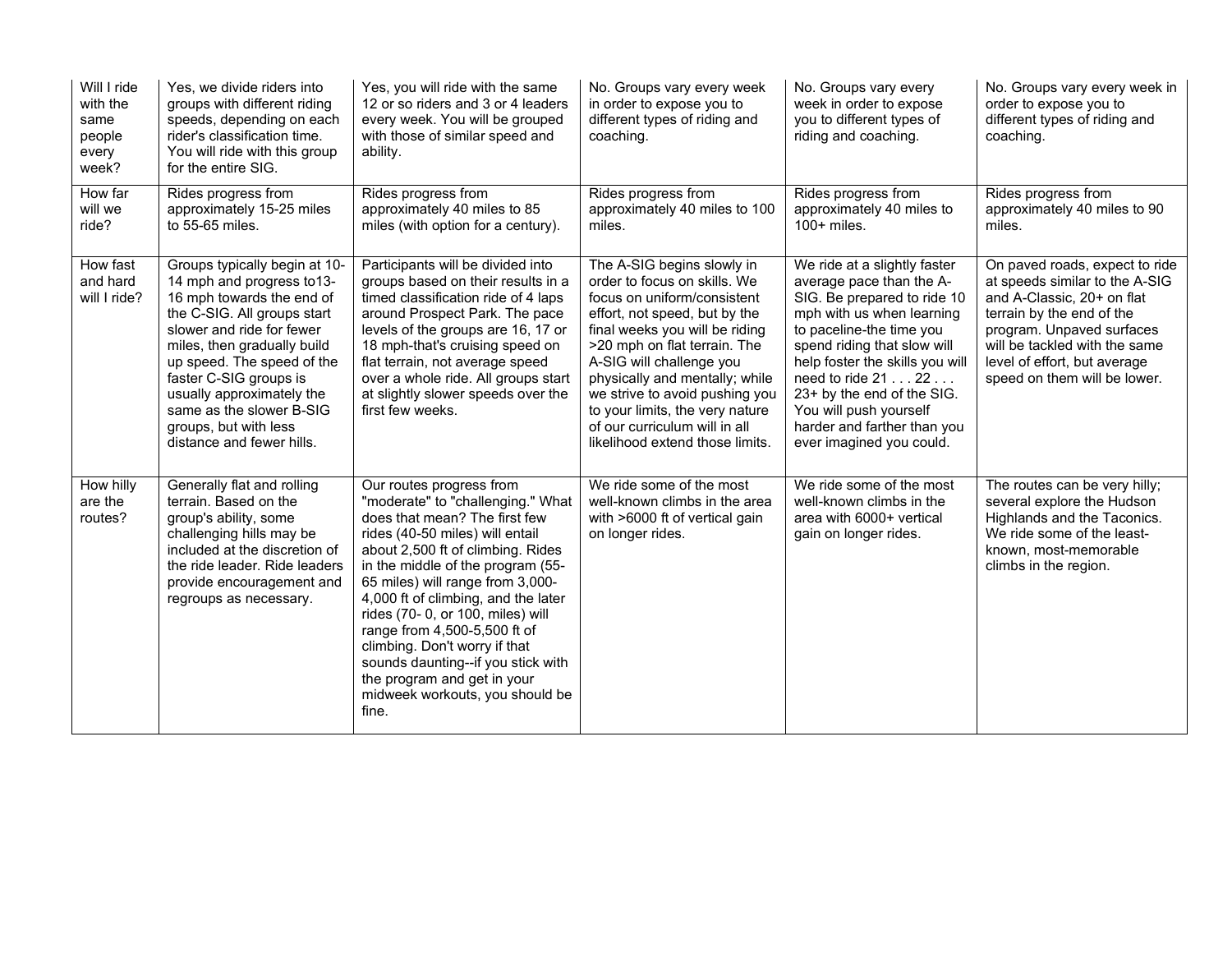| How fast<br>we will go?                                   |                                                                                                                                                                                                                          | Participants will be divided into<br>groups, based on your<br>classification ride, averaging 16,<br>17 or 18 mph on flat terrain.                                                                                                                                                                                                                                                                                                              | We focus on consistent effort,<br>not speed, which is<br>determined by the group and<br>the terrain/weather conditions.<br>The A-SIG begins slowly in<br>order to focus on skills. By the<br>final weeks you will be riding<br>+20mph on flats. The A-SIG<br>avoids putting participants into<br>the "red zone" (above 80% of<br>max heart rate).                                                                                                                                                        |                                                                                                                                                                                                                  | On paved roads, expect to ride<br>at speeds similar to the A-SIG<br>and A-Classic, 20+ on flat<br>terrain by the end of the<br>program. Unpaved surfaces<br>will be tackled with the same<br>level of effort, but average<br>speed on them will be lower.                                                                 |
|-----------------------------------------------------------|--------------------------------------------------------------------------------------------------------------------------------------------------------------------------------------------------------------------------|------------------------------------------------------------------------------------------------------------------------------------------------------------------------------------------------------------------------------------------------------------------------------------------------------------------------------------------------------------------------------------------------------------------------------------------------|----------------------------------------------------------------------------------------------------------------------------------------------------------------------------------------------------------------------------------------------------------------------------------------------------------------------------------------------------------------------------------------------------------------------------------------------------------------------------------------------------------|------------------------------------------------------------------------------------------------------------------------------------------------------------------------------------------------------------------|---------------------------------------------------------------------------------------------------------------------------------------------------------------------------------------------------------------------------------------------------------------------------------------------------------------------------|
| Will I learn<br>to ride in a<br>rotating<br>paceline?     | No. We teach single file<br>group riding, and we start<br>with a healthy gap between<br>bikes.<br>The gap will narrow over the<br>course of the SIG, but you<br>should be comfortable riding<br>within the group.        | Yes, we teach pacelining but not<br>until the 5th or 6th week. After<br>that, whether and how much each<br>group will paceline is up to the<br>leaders' assessment of the<br>group's ability and its desire to do<br>SO.                                                                                                                                                                                                                       | Yes, pacelining is a core<br>aspect of the A-SIG. After<br>week 3, all rides will be done<br>in a rotating single or double<br>paceline.                                                                                                                                                                                                                                                                                                                                                                 | Yes, pacelining is a core<br>aspect of the A-Classic.<br>After week 3, all rides will<br>be done in a rotating single<br>or double paceline.                                                                     | No. You need to bring that<br>skill: the ability to safely ride in<br>a rotating paceline is a<br>prerequisite for enrolling in the<br>D-SIG.                                                                                                                                                                             |
| How much<br>will I need<br>to train<br>during the<br>SIG? | It is very important to your<br>enjoyment of the C-SIG<br>training if you can get out<br>and ride a few times during<br>the week to maintain the<br>conditioning that you are<br>building.                               | One or two midweek workouts<br>are highly recommended, with<br>one of those preferably a training<br>ride. Full details and suggestions<br>for workouts can be found in the<br>B-SIG Riders Guide. Shortly after<br>the SIG begins, ad hoc groups<br>will start forming for early<br>morning/late afternoon rides in<br>Central & Prospect Parks.                                                                                              | Yes. One or two high-<br>intensity, mid-week training<br>rides (15-20 miles) as well as<br>at least one low-intensity<br>dedicated recovery ride are<br>recommended in the weeks<br>prior to and during the SIG.                                                                                                                                                                                                                                                                                         | Yes. One or two high-<br>intensity, mid-week training<br>rides (15-20 miles) as well<br>as at least one low-intensity<br>dedicated recovery ride are<br>recommended in the weeks<br>prior to and during the SIG. | Yes. One or two high-intensity,<br>midweek training rides (15-20<br>miles) as well as at least one<br>low-intensity dedicated<br>recovery ride are<br>recommended in the weeks<br>prior to and during the SIG. At<br>least one mid-week ride each<br>week should be with an A-level<br>paceline group.                    |
| What type<br>of bike do I<br>need?                        | A road bike is<br>recommended, although<br>hybrids and mountain bikes<br>are acceptable. Not<br>permitted in the C-SIG:<br>recumbents, tandems,<br>single-gear bikes, BMX<br>bikes, aero bars, or pedal<br>assist bikes. | Most folks will have road bikes,<br>but hybrid, cross and mountain<br>bikes are acceptable--provided<br>they have smooth (not knobby)<br>tires, don't have suspension and<br>have a full set of gears. Note: No<br>aero bars and no single speed or<br>fixies allowed! Your bike should<br>accommodate two water bottles<br>(unless you ride with a<br>camelback-type backpack). A<br>basic cycling computer is<br>required by the third week. | Road bikes with integrated,<br>brake-hood shifters only, no<br>exceptions (no hybrids; no<br>bar- end or bottom-tube<br>shifters).<br>No aero bars. No "bar mitts"<br>(we need to see your hands!<br>No ear buds or headphones.<br>Two frame-<br>mounted bottle cages with<br>water bottles filled with water<br>and/or sports drink. A simple<br>bike computer that at the very<br>least displays distance +<br>speed is necessary; one that<br>also displays cadence is<br>preferred. GPS not required | Road bike, no exceptions.<br>No aero bars. Two bottle<br>cages with water bottles<br>filled with water and/or<br>sports drink.                                                                                   | Road, cyclocross, gravel, or<br>adventure bike with drop<br>handlebars, fitted with<br>minimum 32c or wider tires.<br>(The ideal tire is a slick or file<br>tread around 32-35c;<br>aggressive knobby tires not<br>needed.) Deep gearing (ie<br>compact crank, 11-32 cassette<br>- or equivalent) strongly<br>encouraged. |